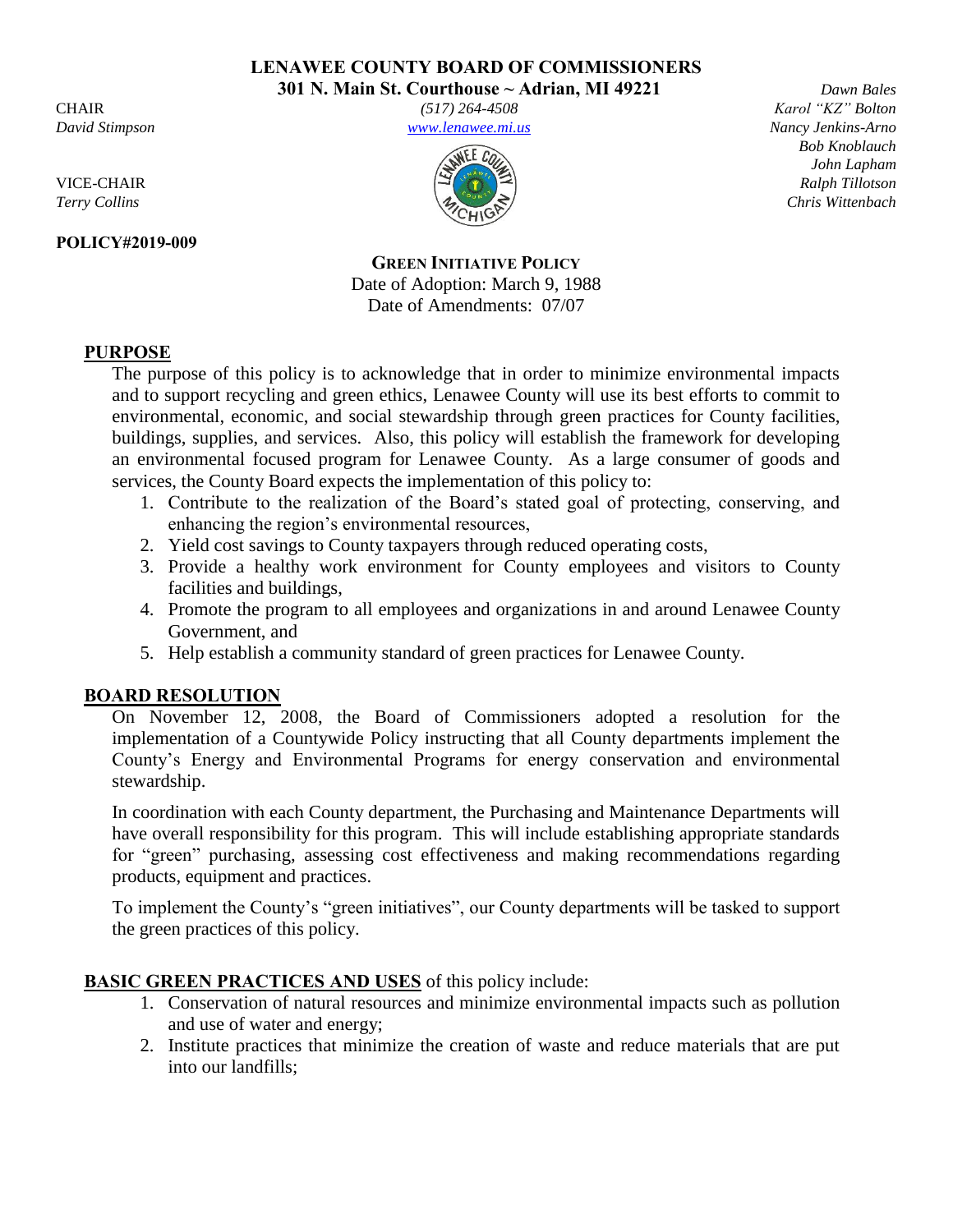- 3. Institute practices that reduce waste by increasing product efficiency and effectiveness and to reuse materials until their life is expended or impractical;
- 4. Recycle whenever it is economically feasible to do so and purchase products and equipment with a minimum of packaging.
- 5. Support strong recycling markets by purchasing products that include recycled content, are durable and long lasting, conserve water and energy, use agricultural fibers and residues, reduce greenhouse gas emissions, use unbleached or chlorine free manufacturing processes, and use wood from sustainable harvested forests;
- 6. Increase the use and availability by purchasing environmentally preferred products that minimize environmental impacts, toxics, pollution and hazards to worker and community safety to the greatest extent practicable and to encourage manufacturers and vendors to do the same;
- 7. Maintain sustainable building practices which promote environmental quality, economic vitality, and social benefit through the design, construction and operation of the built environment to the fullest extent possible unless it is unreasonably expensive or does not meet the performance requirement;
- 8. Will maintain a fleet of vehicles that can reduce gasoline consumption with proper servicing and use of alternate fuels;
- 9. Create a model for successfully purchasing environmentally preferable products that encourages other purchasers in our community to adopt similar goals; and

## **PURCHASING PROCEDURES AND STANDARDS**

The purchasing and use decisions of our employees and contractors can positively or negatively affect the environment. By including environmental considerations in our procurement decisions, along with our traditional concerns with price, performance and availability, we will remain fiscally responsible while promoting practices that improve public health and safety, reduce pollution, and conserve natural resources.

**Purchasing Environmentally Preferable Products** (See Appendix A): The County Purchasing and Maintenance Department will be responsible for:

- 1. Working with other governmental purchasing groups, departments and agencies to determine appropriate standards for green purchasing.
- 2. Providing guidance and assistance to County departments to evaluate green products.
- 3. Participating with teams to evaluate various types of products where the cost differential is great and/or the products are not considered good substitutes.
- 4. Assessing and making recommendation on the use of price preferences.
- 5. Searching for local suppliers, where feasible, to reduce transportation costs and support the local economy.
- 6. Look for additional ways to reduce/reuse/recycle within the County's building complexes.
- 7. Maintaining data and issuing reports related to the County's progress in environmental purchasing to the Administrator and Board of Commissioners as requested.
- 8. Establishing central purchasing agreements with a catalogue of environmentally friendly and energy efficient products and to modify our existing agreement data bases for the easy identification of green products.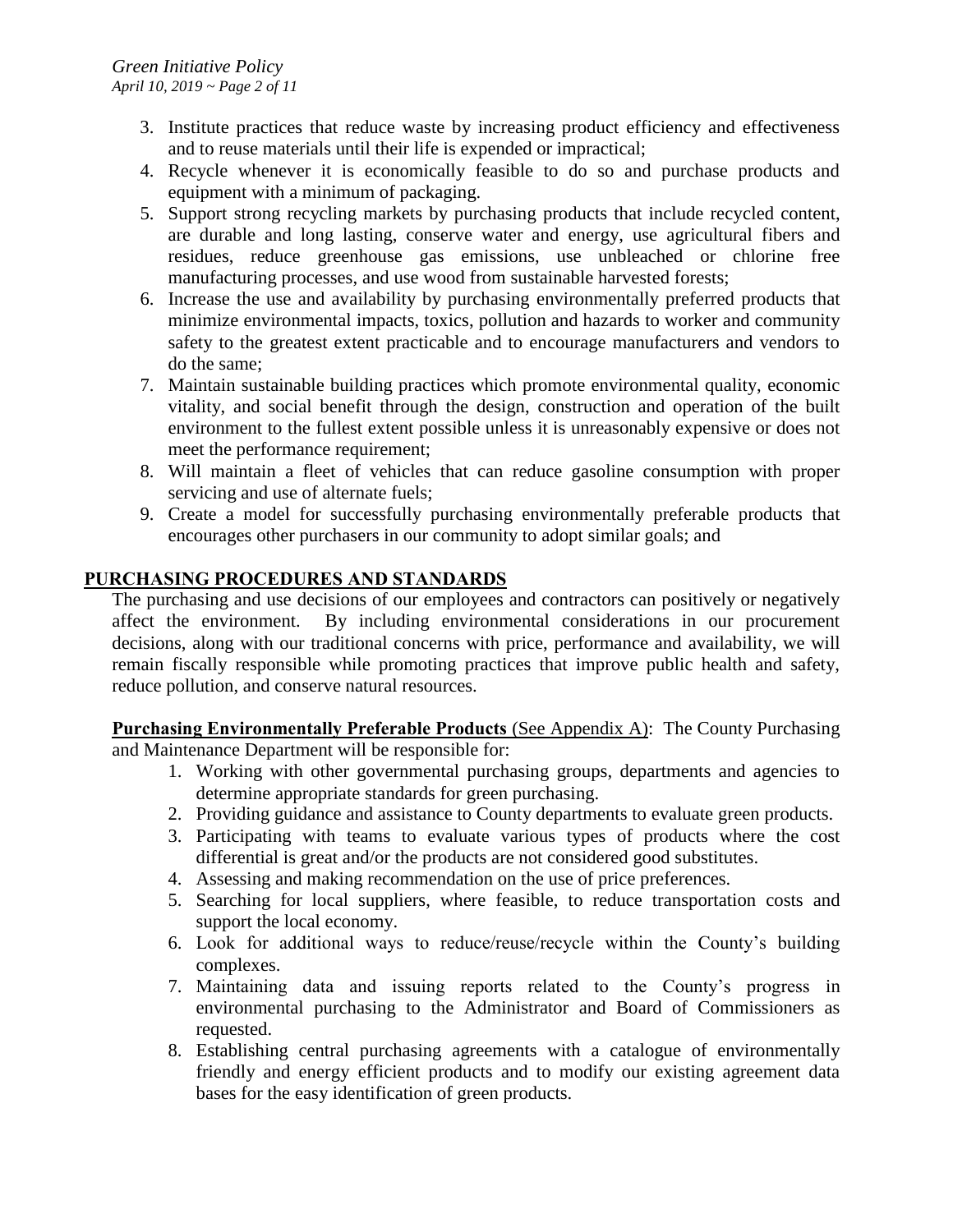In establishing countywide commodity agreements, the County's Purchasing and Maintenance Departments will specify the requirement for environmentally preferable products where applicable, and will evaluate product alternatives where appropriate. This evaluation would include: consideration of total costs expected during the time a product is owned, including, but not limited to, acquisition, extended warranties, operation, supplies, maintenance, disposal costs and expected lifetime of a product(s) as compared to other alternatives. Factors to consider in the evaluation and/or award process:

- A. Products that are durable, long lasting, reusable or refillable will be preferred whenever feasible.
- B. Wherever possible, suppliers of electronic equipment, including but not limited to computers, monitors, printers, and copiers, be requested to take back equipment for reuse or environmentally safe recycling when the County discards or replaces such equipment; and
- C. All suppliers may be required, where applicable to use and recycle packaging material used for product delivery.

**Remanufactured Products:** The County should actualize the purchase of remanufactured products such as laser toner cartridges, furniture, and equipment whenever practicable, but without reducing safety, quality, or effectiveness.

### **COUNTY DEPARTMENT RESPONSIBILITY - GENERAL**

Under the delegated authority of the County Purchasing and Maintenance Department, departmental buyers are responsible to evaluate short-term and long-term costs in comparing product alternatives. Through Purchasing and Maintenance Department agreements, it is strongly recommended that Departments be required to:

- 1. Purchase only recycled-content bond paper.
- 2. Purchase energy-efficient products in order to conserve electrical power, reduce peak power consumption, lower energy costs, provide market leadership and support energyefficient purchasing by County Government.
- 3. Review and use "green" product alternatives in County and other authorized government agreements.
- 4. Report findings of product research to the Purchasing or Maintenance Department for permanent record.

**Conservation and Waste Reduction:** Wherever practicable and cost-effective, departments are responsible to institute practices that reduce waste and result in the purchase of fewer products without reducing safety or workplace quality. Examples would include:

- Using electronic communication instead of printed.
- Using double-sided photocopying and printing.
- Using washable and reusable personal dishes and utensils.
- Using rechargeable batteries.
- Streamlining and computerizing forms.
- Using "on-demand" printing of documents and reports as they are needed.
- Leasing long-life products when service agreements support maintenance and repair rather than new purchases.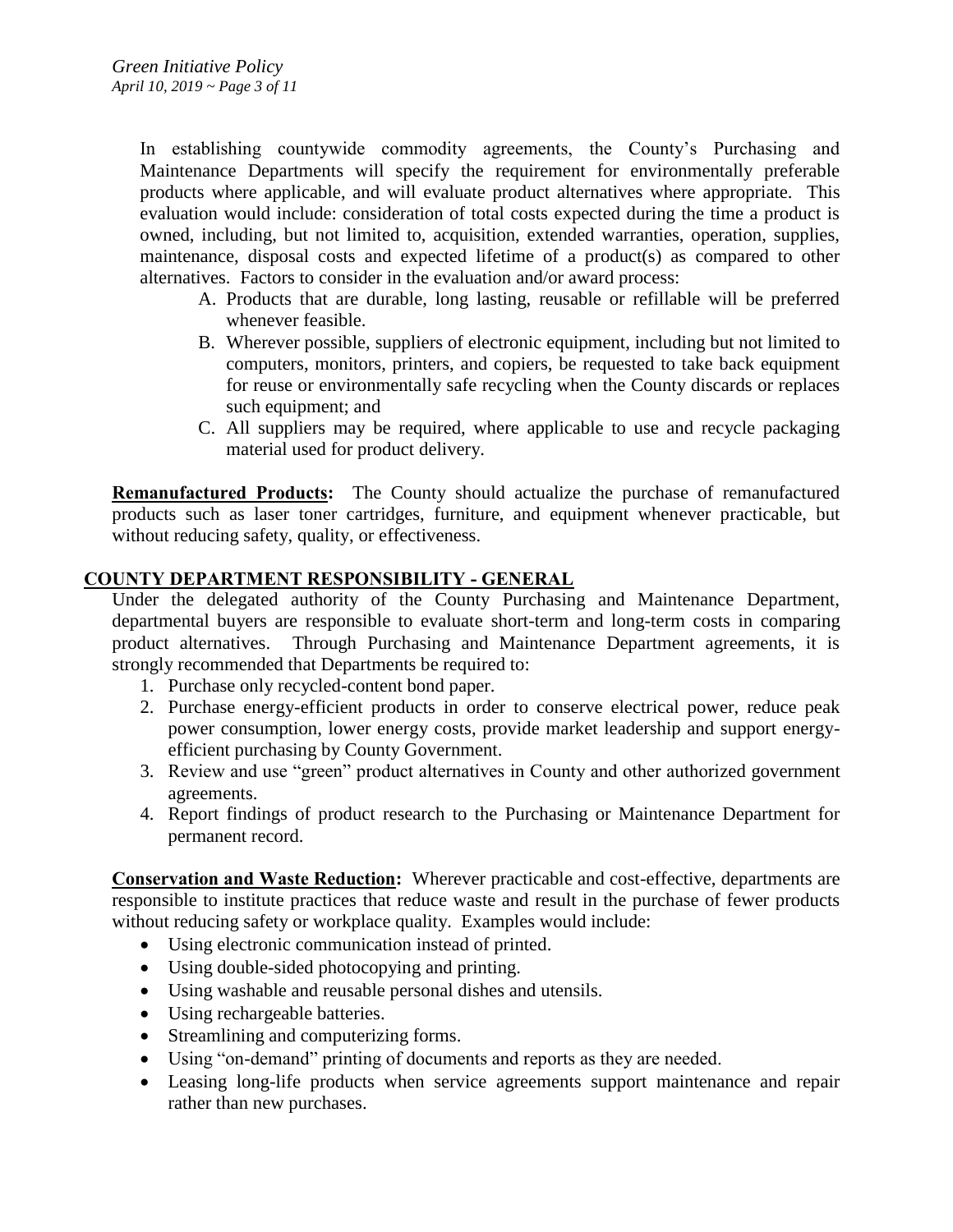- Choosing durable products rather than disposable.
- Buying in bulk, when storage and operations exist to support it.
- Re-using products such as, but not limited to file folders, storage boxes, office supplies, and furnishings.

**Understanding of County's Green Initiative:** Every County department is responsible to ensure that their respective employees, contractors, and vendors are fully aware and supportive of the County's initiative to purchase environmentally preferable goods and services. To this end, departments are responsible to exercise due diligence in their procurement decisions as well as procurements made by their contractors and consultants, promoting the purchase and use environmentally preferable products whenever cost effective, and to the extent practicable for all work completed on behalf of Lenawee County.

## **PURCHASING OF OFFICE EQUIPMENT**

**Solicitation for Equipment or Products:** In purchasing other types of equipment, the County will make every effort to look for the Energy Star® rating for energy efficiency (See Appendix B). Wherever practicable, when equipment or product purchases where Energy Star® labeled products are available, County Departments and Agencies are expected to include an energyefficiency requirement component to their solicitation to purchase those products that meet the recommended standards. Examples of these products include, but not limited to computers, monitors, printers, photocopiers, and facsimile machines.

**Energy Star Rating:** The benefits of purchasing Energy Star® labeled and Federal Energy Management Program (FEMP) recommended products include:

- Reduced energy costs without compromising quality or performance
- Significant return on investment
- Extended product life and decreased maintenance

Products purchased by the County, and for which the U.S. Environmental Protection Agency (EPA) Energy Star® certification is available, for all intent and purpose meet Energy Star® certification when practicable. When Energy Star® labels are not available energy-efficient products should be purchased that are in the upper 25% of energy-efficiency as designated by the FEMP. A listing of Energy Star<sup>®</sup> approved products, as well as the formula for determining Life Cycle Costs is available through the U.S. EPA.

## **CONSTRUCTION AND BUILDINGS**

**County Buildings and Energy Efficiency:** Construction, remodel and maintenance of all County buildings will recognize current energy code requirements and best practices in energy efficiency to reduce energy costs. The design, construction and maintenance of buildings will maximize the useful life of buildings to obtain the best return on investment of County funds. To the extent reasonably possible, County buildings will seek current energy ratings such as Energy Star rating and LEED certification, however, the primary focus will be on County buildings that have a long useful life and an efficient operational model.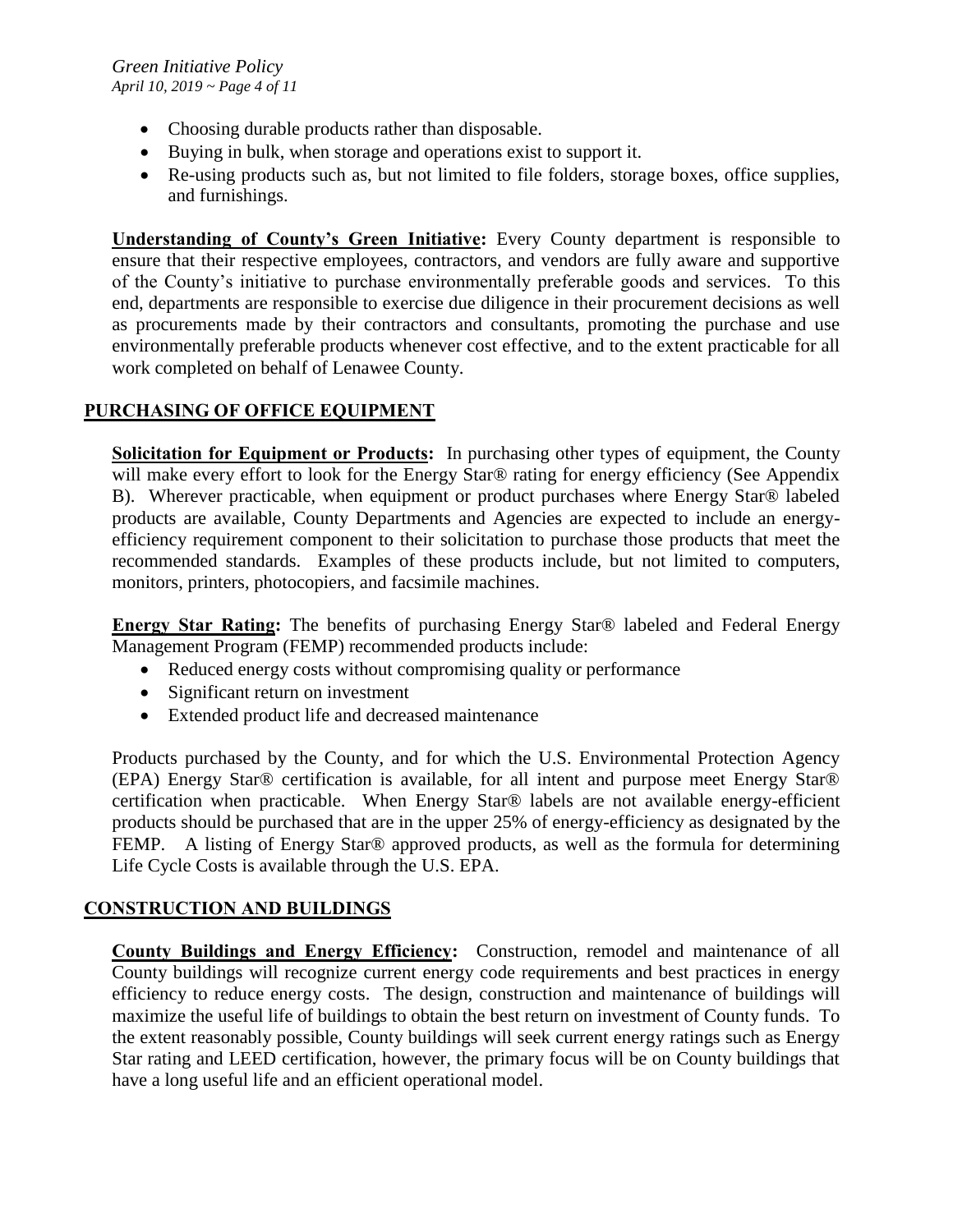**Energy and Water Conserving Equipment:** Energy-efficient equipment should be purchased with the most up-to-date energy-efficiency functions, where applicable. This includes, but is not limited to, high efficiency space heating systems and high efficiency space cooling equipment. When practicable, the County will replace inefficient lighting with energy efficient equipment.

The County will investigate and purchase water-saving products whenever practicable. For upgrades to water fountains, bathrooms, and other areas that use water in some method, consideration will be given to the use of water conserving equipment.

**Toxins and Pollutants:** To the extent practicable, no cleaning or disinfecting products (i.e. for janitorial use) should contain ingredients that are carcinogens, mutagens, or teratogens. These include chemicals listed by the U.S. EPA or the National Institute for Occupational Safety and Health (OSHA) on the Toxins Release Inventory. When maintaining buildings, the County will look to use the lowest amount of volatile organic compounds (VOC's), highest recycled content, and low or no formaldehyde when purchasing materials such as paint, carpeting, adhesives, furniture and casework. The County can reduce or eliminate its use of products that contribute to the formation of dioxins and furans. This includes, but is not limited to:

- Purchasing paper, paper products, and janitorial paper products that are unbleached or that are processed without chlorine or chlorine derivatives, whenever possible. Paper, paper products and construction products made from non-wood, plant-based contents such as **agricultural crops and residues** are encouraged whenever practicable.
- Eliminating the purchase of products that use polyvinyl chloride (PVC) such as, but not limited to office binders, furniture and flooring, whenever practicable.

**Landscaping:** Workers and contractors providing landscaping services for the County are encouraged to employ sustainable landscape management practices whenever possible, including, but not limited to integrated pest management, grass-cycling (leaving grass clipping on lawn when mowing), drip irrigation, composting, and procurement and use of mulch and compost that give preference to those produced from regionally generated plant debris, animal waste recycling, and/or food waste programs.

Hardscapes and landscape structures constructed of recycled content materials are encouraged.

## **VEHICLES**

When purchasing vehicles and motorized equipment, County departments will consider the fuel efficiency and life expectancy of purchased item. Departments will purchase the most fuelefficient option that best fits the specific vehicle requirements.

Departments are encouraged to purchase flex-fuel vehicles if such vehicles result in cost and fuel savings.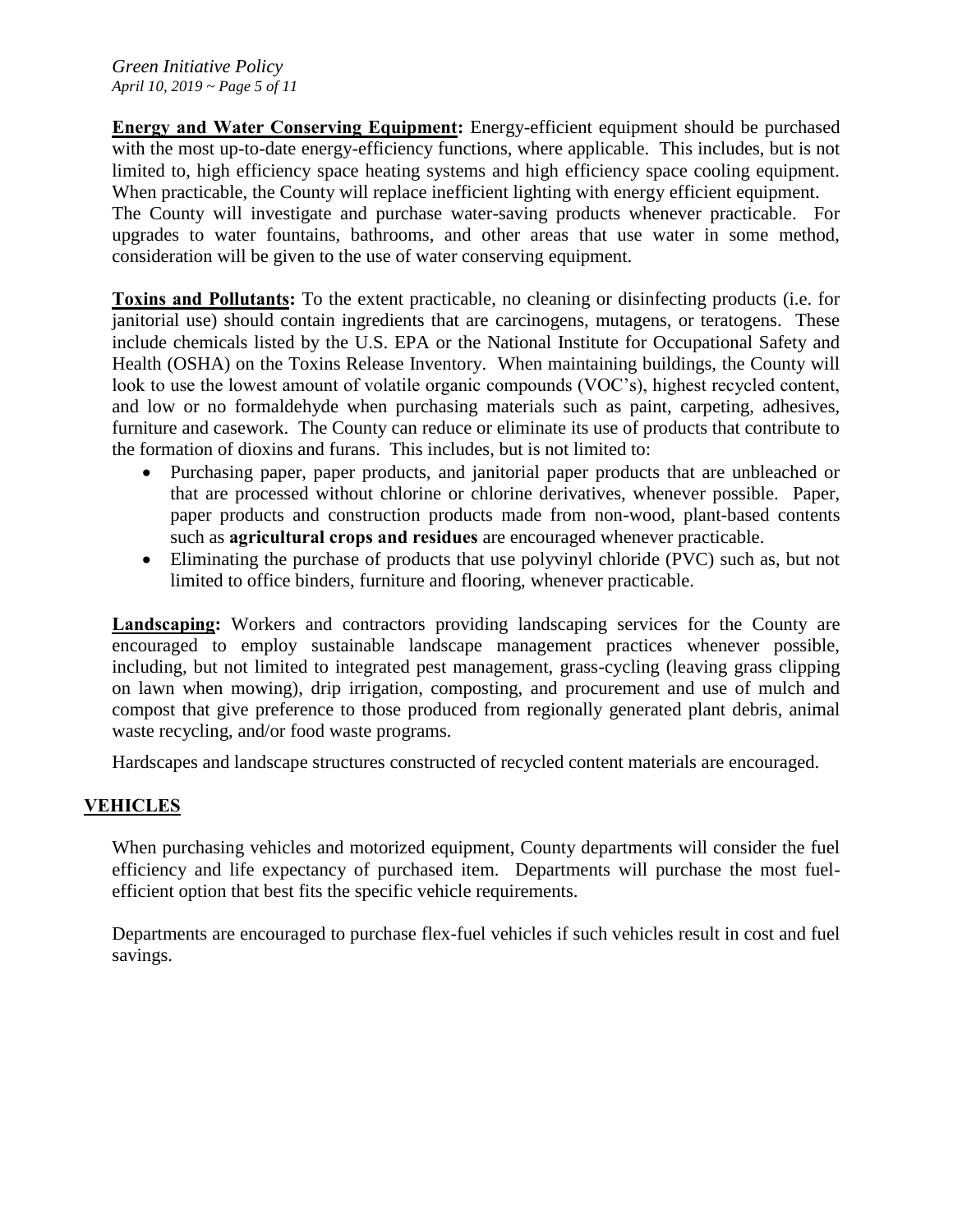# **BALANCING ENVIRONMENTAL CONSIDERATIONS WITH PERFORMANCE, AVAILABILITY AND FINANCIAL COST**

Lenawee County is committed to procuring environmentally preferable goods and services wherever they meet performance standards and requirements of the County at a competitive cost.

**Nothing in this policy shall be construed as requiring a purchaser or contractor to procure products that do not perform adequately for their intended use, exclude adequate competition, or are not available at a reasonable price or in a reasonable period of time.** 

However, when comparing product costs, the County does not focus exclusively on the quoted vendor pricing but also the costs over the life of the product, which includes the initial cost along with maintenance, operating, insurance, disposal, recycle or replacement, and potential liability costs. Examining life cycle costs will save money by ensuring we are quantifying the total cost and environmental stewardship of ownership before making purchasing decisions.

**PASSED BY ROLL CALL VOTE** of the Lenawee County Board of Commissioners at a regular meeting held Wednesday, April 10, 2019, in the Old County Courthouse, Adrian, Michigan.

Signed original on file with County Clerk.

David Stimpson, Chair Roxann Holloway, County Clerk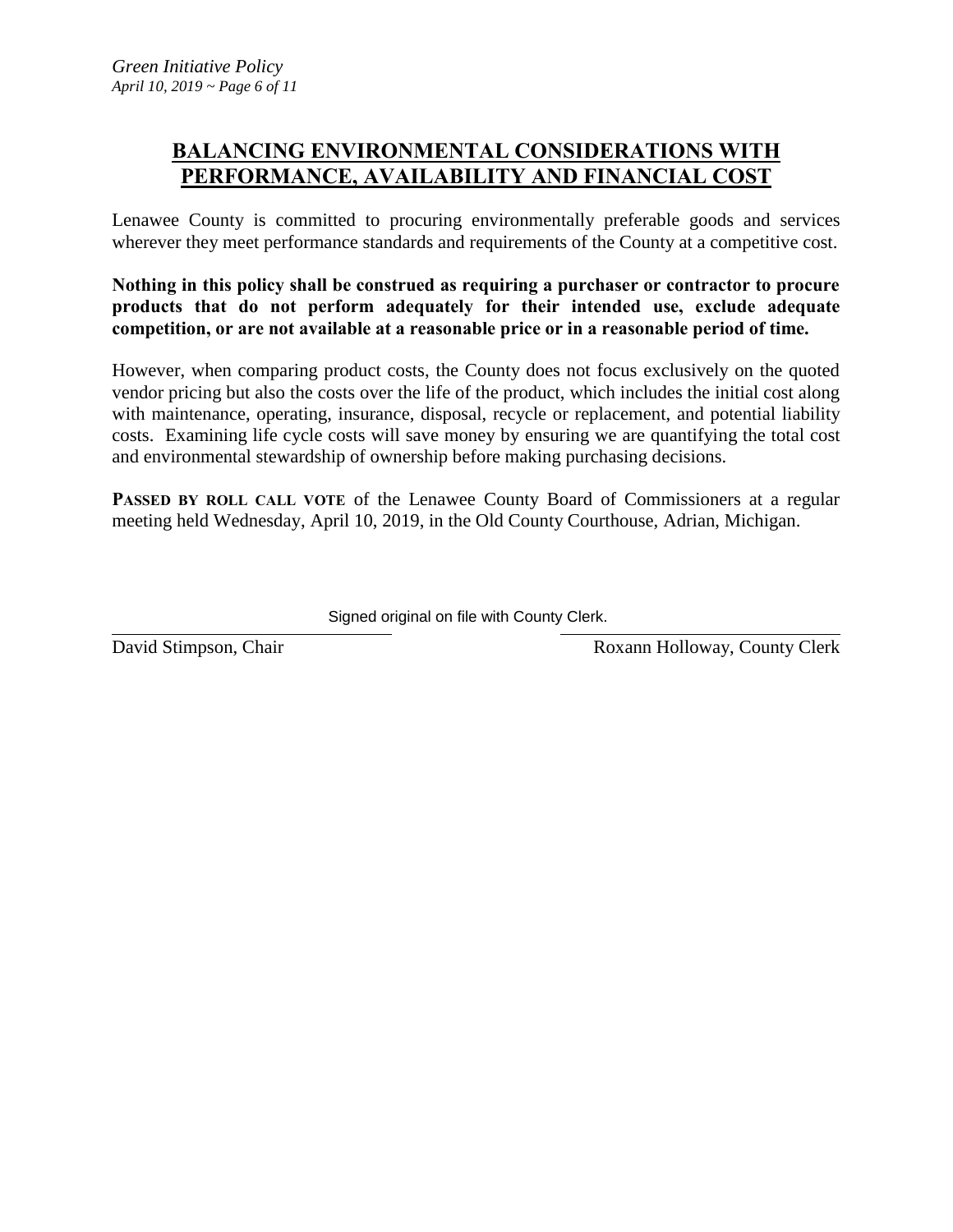*Green Initiative Policy April 10, 2019 ~ Page 7 of 11*

### **APPENDIX A**

**Defining Environmentally Preferable Products:** All products for which the United States Environmental Protection Agency (U.S. EPA) has established minimum recycled content standard guidelines, such as those for printing paper, office paper, janitorial supplies, construction, landscaping, miscellaneous, and non-paper office products, will be scrutinized to contain the highest post-consumer content practicable, but no less than the minimum recycled content standards established by the US EPA Guidelines.

In general, environmentally preferable products and services are those that would have a reduced effect on human health and the environment when compared with competing products and services. More specifically, this comparison would include consideration of all phases of the product's life cycle, including raw materials, acquisition, production, manufacturing, packaging, distribution, operation, maintenance and disposal, including potential for reuse or ability to be recycled. In practice, the objective is to purchase products that have reduced environmental impact because of the way they are made, used, transported, stored, packaged, and disposed of. It means looking for products that do not harm human health, are less polluting and that minimize waste, maximize use of bio-based or recycled materials, conserve energy and water, and reduce the consumption or disposal of hazardous materials. When determining whether a product is environmentally preferable, the following standards should be considered:

Low toxicity Chlorofluorocarbon (CFC) free

Biobased Heavy metal free (i.e., no lead, mercury, cadmium) Biodegradable Low volatile organic compound (VOC) content Carcinogen-free Energy, Resource and Water efficient Compostable Bio accumulative toxic (PBT) free Made from renewable materials Reduced packaging, Refurbished Recycled content, Reusable Reduced greenhouse gas emission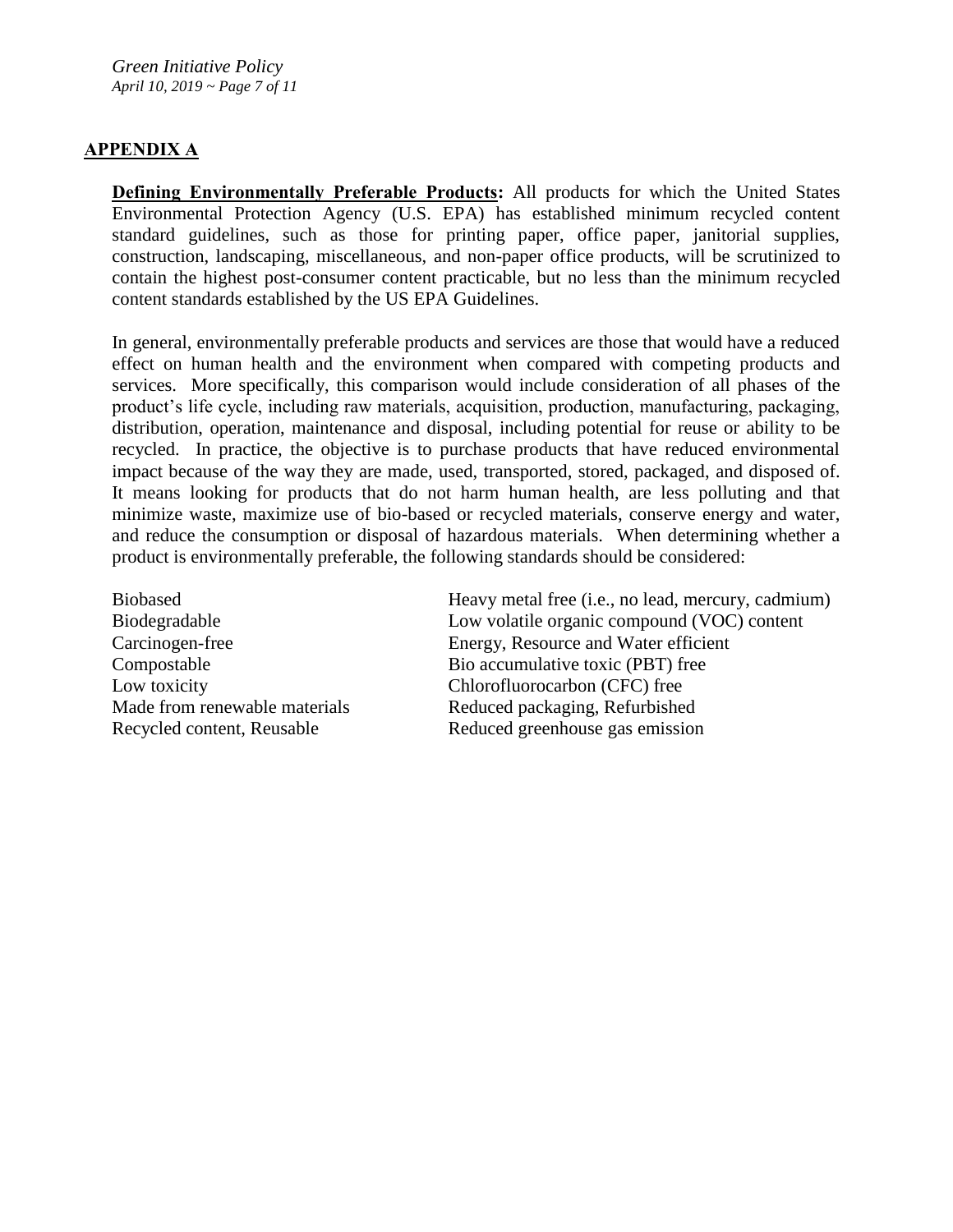### **APPENDIX B**

**LEED:** A voluntary certification program that can be applied to any building type and any building lifecycle phase, and is an internationally recognized green building certification system, providing third-party verification that a building or community was designed and built using strategies aimed at improving performance across all the metrics that matter most: energy savings, water efficiency,  $CO<sub>2</sub>$  emissions reduction, improved indoor environmental quality, and stewardship of resources and sensitivity to their impacts.

Developed by the U.S. Green Building Council (USGBC), LEED provides building owners and operators a concise framework for identifying and implementing practical and measurable green building design, construction, operations and maintenance solutions. It promotes a wholebuilding approach to sustainability.

LEED is flexible enough to apply to all building types – commercial as well as residential. It works throughout the building lifecycle – design and construction, operations and maintenance, tenant fit out, and significant retrofit. An organization's participation in the voluntary and technically rigorous LEED process demonstrates leadership, innovation, and environmental stewardship.

Key Performance Areas:

Sustainable Sites, Water Efficiency, Energy & Atmosphere, Material & Resources, Indoor Environmental Quality, Locations & Linkages, Awareness & Education, Innovation in Design, and Regional Priority.

USGBC: Intro – What LEED Is, What LEED Measures, What LEED Delivers

**Energy Star:** Energy Star is a labeling program derived from a partnership between the U.S. Environmental Protection Agency (EPA) and the U.S. Department of Energy (DOE). All products displaying the Energy Star label meet Federal Energy Management Program (FEMP) standards. Typically, this means that labeled products are in the top 25 percent of all similar products when ranked by energy efficiency, and use 25 to 50 percent less energy than their traditional counterparts.

This program helps to save money and protect the environment through energy efficient products and practices. A strategic approach to energy management can produce twice the savings for the bottom line and the environment. This strategy helps in measuring current energy performance, setting goals, and tracking savings.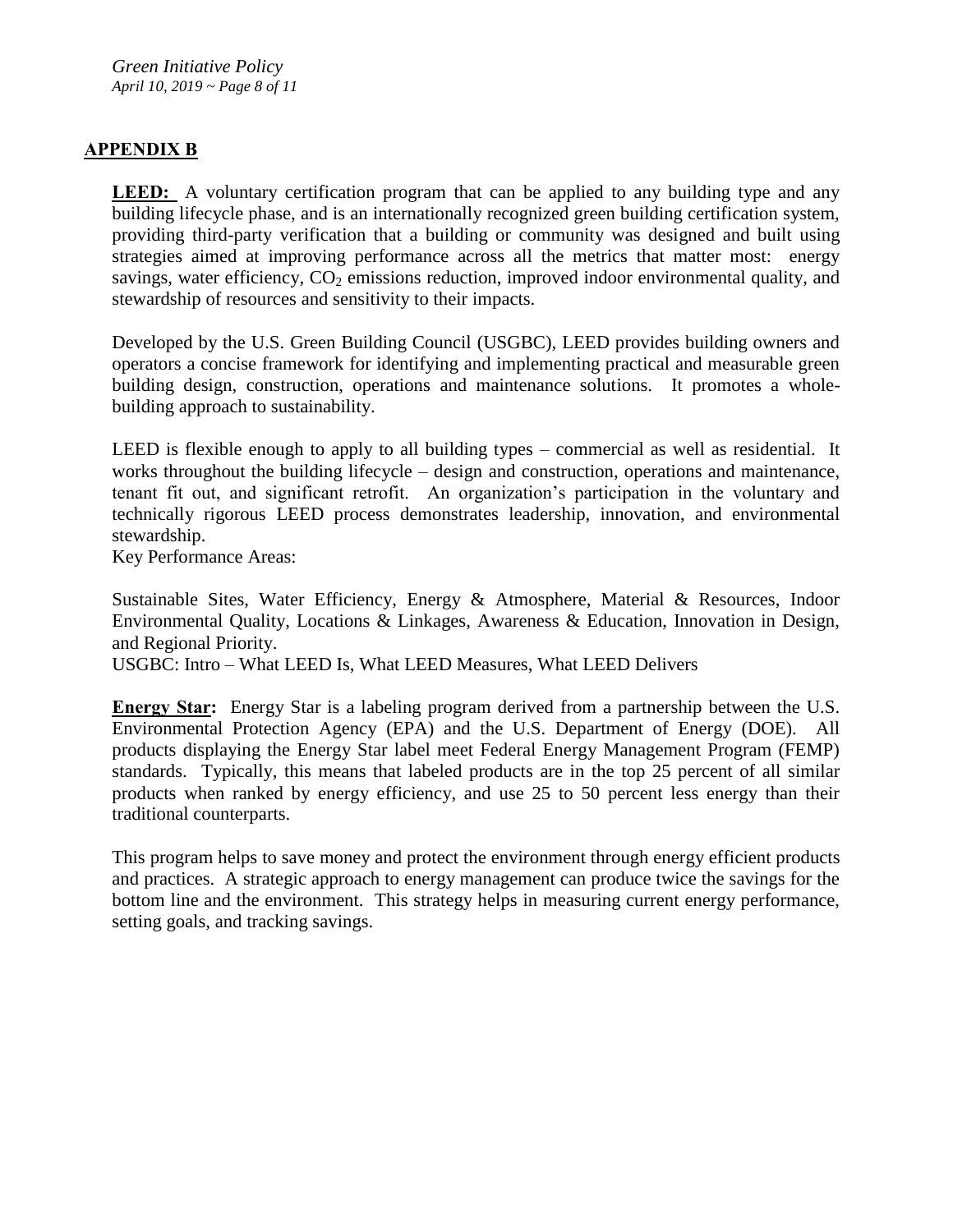*Green Initiative Policy April 10, 2019 ~ Page 9 of 11*

### **APPENDIX C**

**Cost Analysis:** Even where energy-efficient products usually have a higher purchase price than their less efficient counterparts, these products usually save money because they use less energy, often have a longer life, and typically incur less maintenance cost. These savings, such as from lower energy bills and less maintenance, are achieved throughout the entire lifetime of the product. Thus, when deciding how much money an energy-efficient labeled product will save, it is necessary to consider both initial cost (the purchase price), and the costs that will be incurred throughout the life of the product (such as energy and maintenance costs). This is known as the Life Cycle Cost. The formula for determining Life Cycle Cost is available through the U.S. Environmental Protection Agency.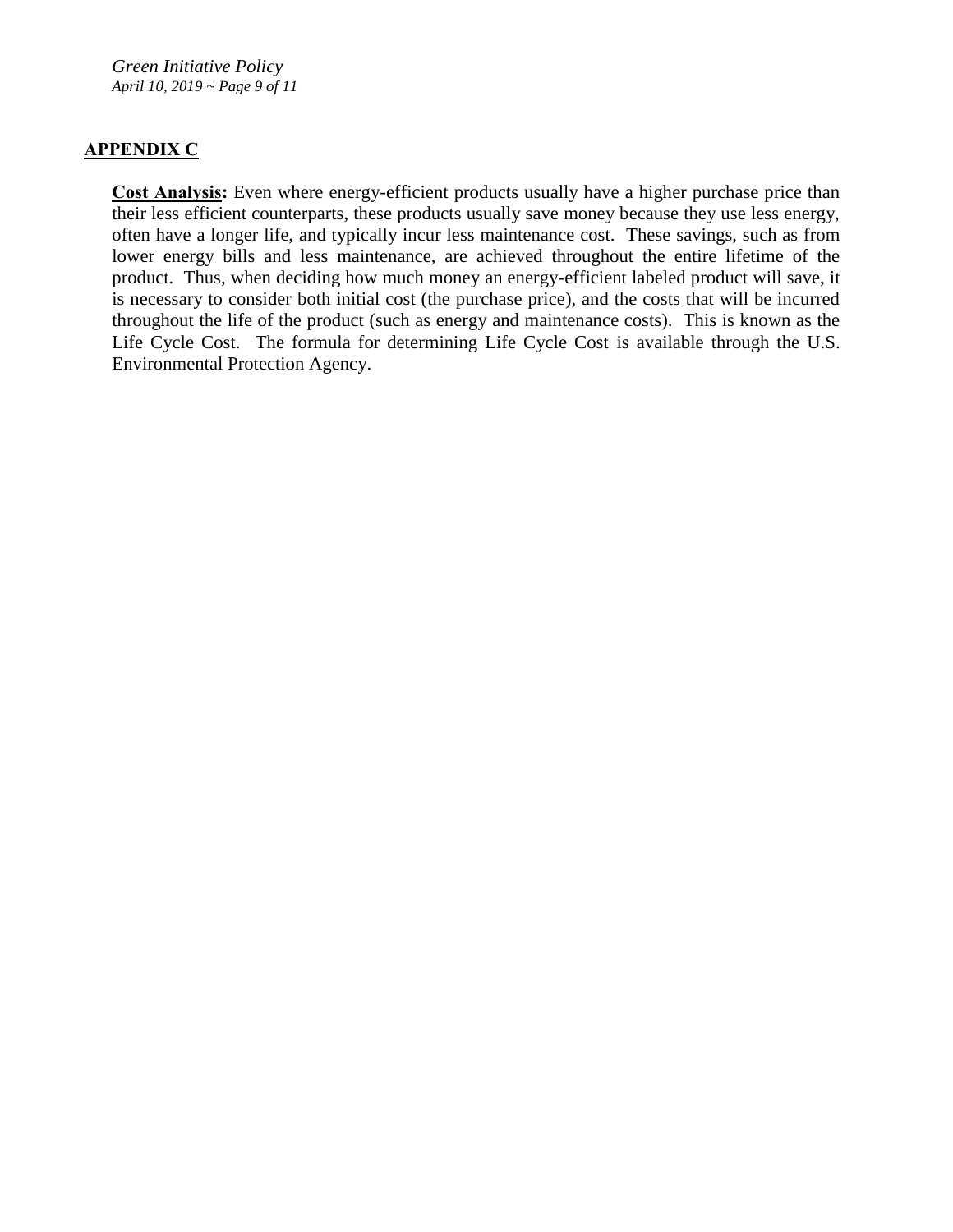# **APPENDIX D**

# **General Driving Tips to Increase Automobile Efficiency**

ON THE ROAD:

- $\triangleright$  Stay within posted speed limits. Gas mileage decreases rapidly at speeds above 60 miles per hour. For each 5 mph you drive over 60 mph is like paying an additional \$.024 per gallon for gas, and wastes 5% fuel. Driving 70 to 80 mph uses 10 to 20% more fuel. Substantial savings can be realized on a long trip.
- $\triangleright$  Drive moderately. Gas mileage can be improved by up to five percent around town if "jackrabbit" starts and stops are avoided and by anticipating traffic conditions and driving gently. Aggressive driving can lower your gas mileage by thirty-three percent at highway speeds and by five percent around town. Savings could realize 104 gallons of gasoline saved per year, which would amount to 14 billion gallons per year in the United States.
- $\triangleright$  Avoid unnecessary idling. It wastes fuel, costs money, and pollutes the air and can cost up to 19% more in fuel usage. Turn off the engine if idling would take longer than a minute. Idling gets 0 miles per gallon. Cars with larger engines typically waste more gas at idle than do cars with smaller engines.
- $\triangleright$  Combine errands. Several short trips taken from a cold start can use twice as much fuel as one trip covering the same distance when the engine is warm.
- $\triangleright$  Take advantage of ride-sharing. Do errands, go to lunch, drive to work, attend meetings by car-pooling.
- $\triangleright$  Use overdrive gears and cruise control when appropriate. The cruise control improves the fuel economy of the car by up to 33% when driving on a highway by having a more even speed. When you use overdrive gearing, your car's engine speed goes down. This saves gas and reduces engine wear. But note: If the car is driven in mountainous areas the cruise control should be shut off. The vehicle will try to maintain the speed you set and will use a lot of extra gas downshifting to lower gears to accomplish this.
- $\triangleright$  Remove excess weight from the trunk, and avoid carrying unnecessary items. An extra 100 pounds in the trunk (or car) can reduce a typical car's fuel economy by up to two percent. Excess weight will affect smaller vehicles greater than larger vehicles.
- $\triangleright$  Avoid packing items on top of the car. A loaded roof rack or carrier creates wind resistance and can decrease fuel economy by five percent. Place items in the trunk to reduce aerodynamic drag.
- $\triangleright$  Consider meetings held away from the office to be attended via tele-conferencing or computers via webcasts.

MAINTAINENCE OF VEHICLES:

- $\triangleright$  Keep the engine tuned. Tuning an engine according to the owner's manual recommendation can increase gas mileage by an average of 4% depending on the car's condition. Develop a maintenance program for the vehicle or fleet.
- $\triangleright$  Keep the tires properly inflated and aligned. Properly inflated tires can increase gas mileage up to 3%. Under-inflated tires can lower gas mileage by 0.3% for every 1 psi drip in pressure of all four tires. Properly inflated tires are safer, decrease road resistance helping to make the engine work easier, and last longer because of decreased tire wear.